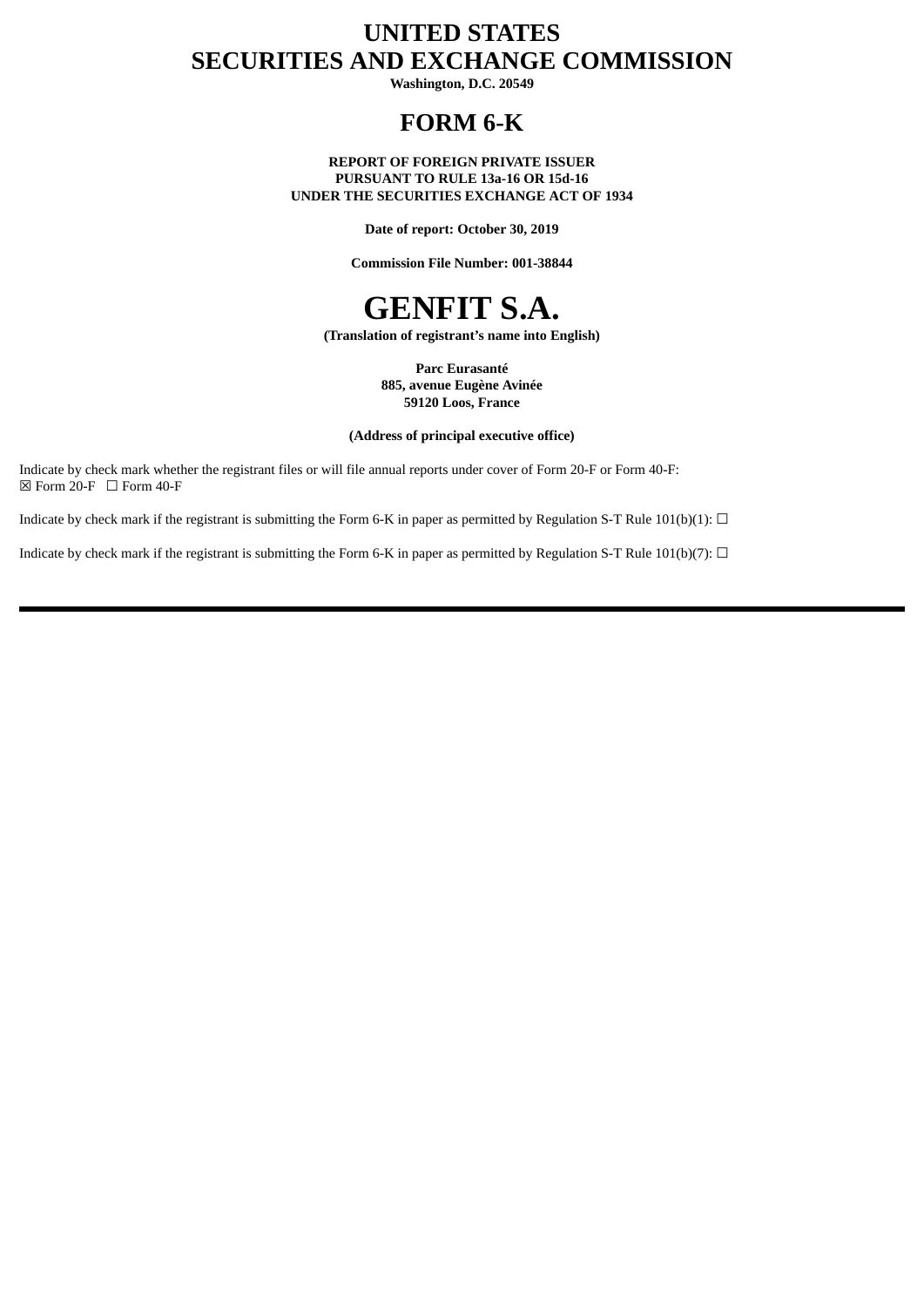99.1 Press Release dated October 30, 2019.

**Exhibit Description**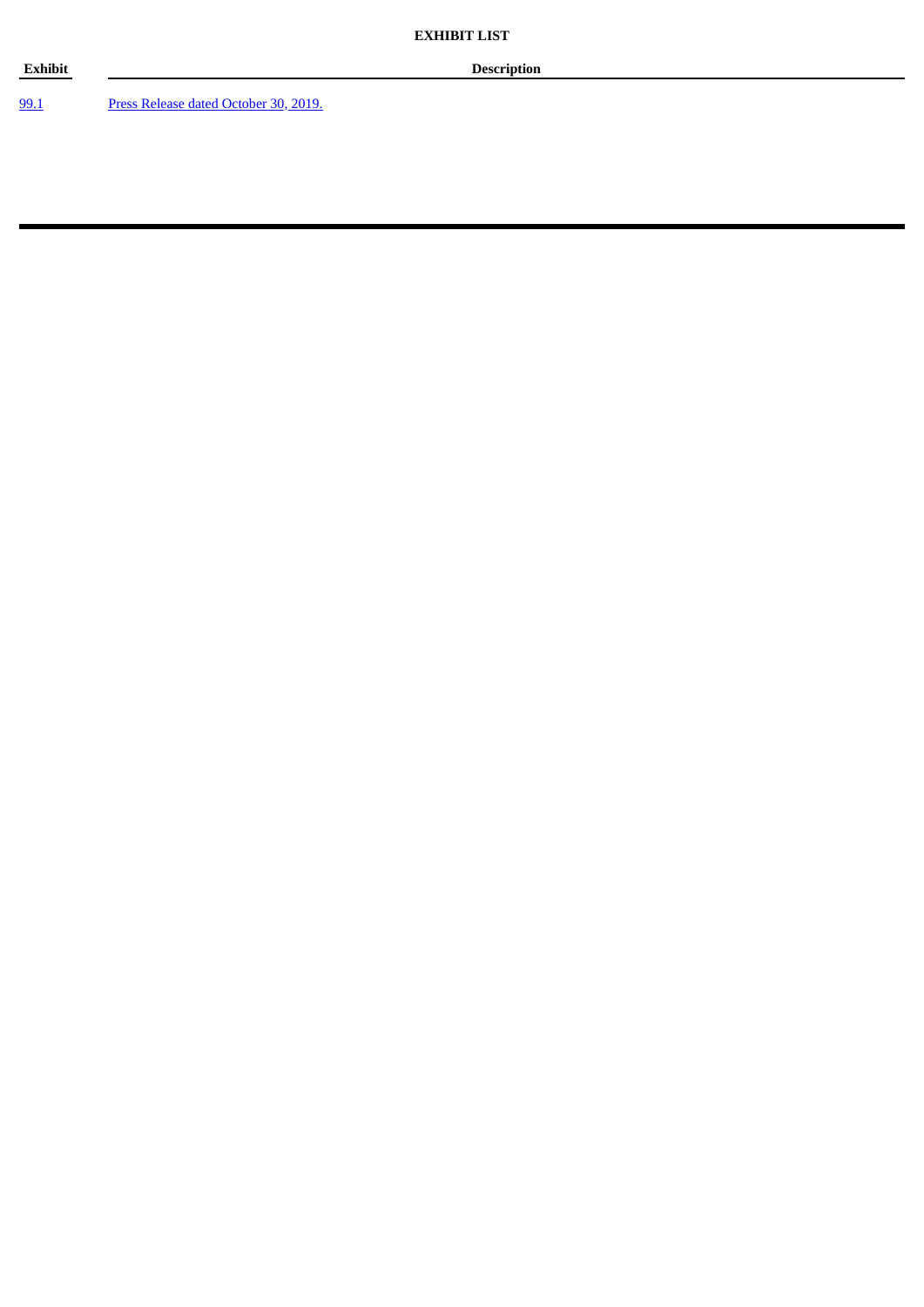#### **SIGNATURES**

Pursuant to the requirements of the Securities Exchange Act of 1934, the registrant has duly caused this report to be signed on its behalf by the undersigned, thereunto duly authorized.

### **GENFIT S.A.**

Date: October 30, 2019 By: /s/ Pascal PRIGENT

Name: Pascal PRIGENT Title: Chief Executive Officer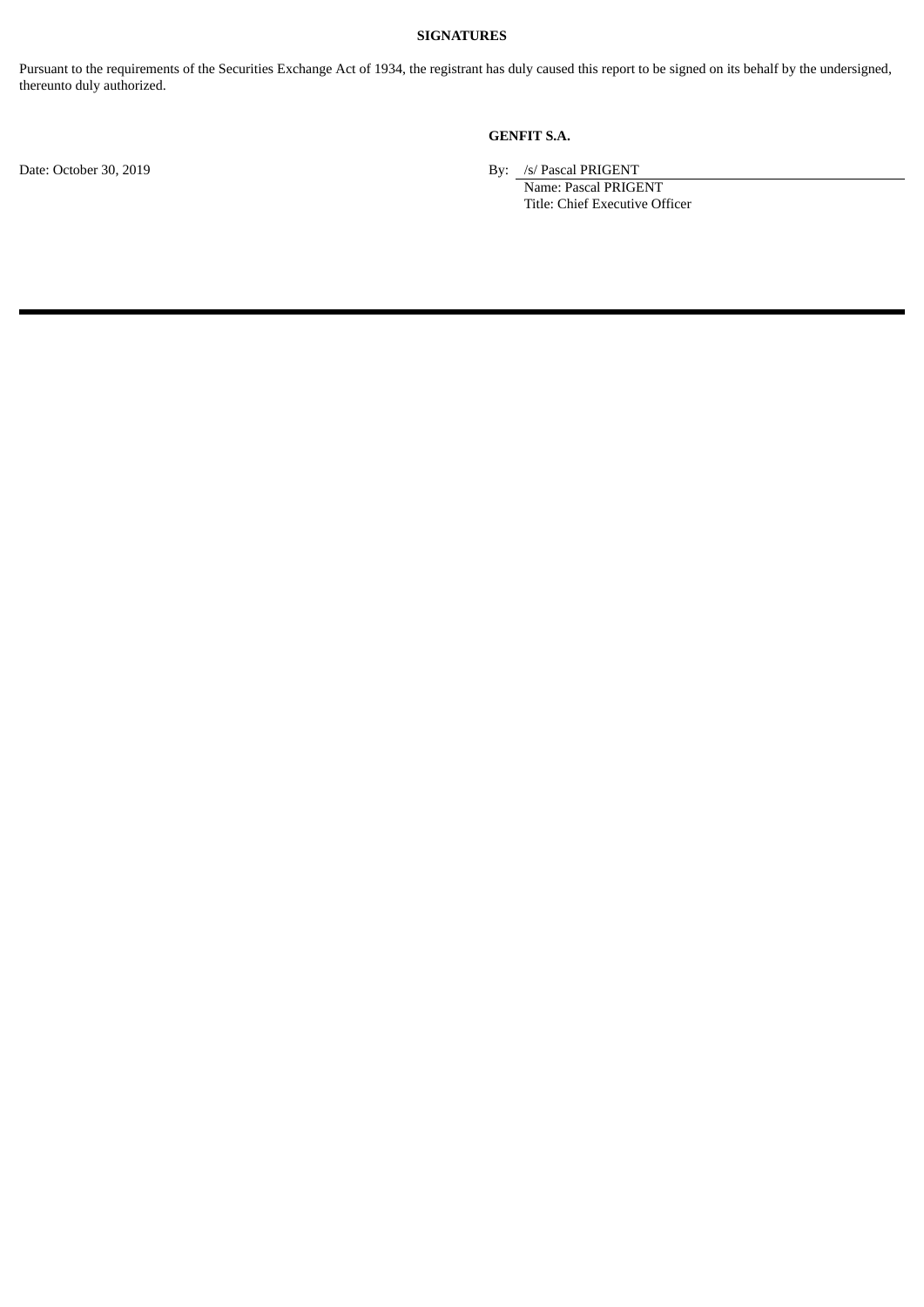#### **GENFIT: Reports Third Quarter 2019 Financial Information**  *(Unaudited financial information under IFRS)*

- **Cash and cash equivalents of €303 million at September 30, 2019**
- **Revenues of €31 million for the first nine months of 2019 mainly due to the upfront payment per the Terns Pharmaceuticals licensing and collaboration agreement**

**Lille (France), Cambridge (Massachusetts, United States), October 30, 2019 – GENFIT (Nasdaq and Euronext: GNFT)**, a late-stage biopharmaceutical company dedicated to the discovery and development of innovative therapeutic and diagnostic solutions in metabolic and liver related diseases, today announced its cash position as of September 30, 2019 and revenues for the first nine months of 2019.

#### **Cash Position**

As of September 30, 2019, the Company's cash and cash equivalents amounted to €303.0 million compared with €219.9 million one year earlier.

As of June 30, 2019, cash and cash equivalents totaled €281.9 million.

During the third quarter GENFIT received an up-front payment pursuant to the license and collaboration agreement with Terns Pharmaceuticals. Under the terms of this licensing agreement, Terns obtained the exclusive rights to develop, register and market elafibranor in mainland China, Hong Kong, Macau and Taiwan ("Greater China") for both NASH and PBC. GENFIT is eligible to receive up to an additional \$193 million based on potential clinical, regulatory and commercial milestones. Upon commercial launch of elafibranor for the treatment of NASH in Greater China, GENFIT will be entitled to receive mid-teen percentage royalties from Terns based on sales in the territory.

#### **Revenues\***

Revenues\* for the first nine months of 2019 amounted to €31 million compared to €0.07 million for the same period in 2019.

Revenues for the first nine months of 2019\* result mainly from receipt of the upfront payment pursuant to the licensing and collaboration agreement signed with Terns Pharmaceuticals at the end of June 2019.

*\*Revenue recognized under IFRS 15*

#### **ABOUT ELAFIBRANOR**

Elafibranor is GENFIT's lead pipeline product candidate. Elafibranor is an oral, once-daily, first-in-class drug acting via dual peroxisome proliferator-activated alpha/delta pathways developed to treat, in particular, nonalcoholic steatohepatitis (NASH), for which it has been granted Fast Track Designation. GENFIT believes, based on clinical results to date, that elafibranor has the potential to address multiple facets of NASH, including inflammation, insulin sensitivity, lipid/metabolic profile, and liver markers. Phase 2 clinical trial results have also shown that elafibranor may be an effective treatment for PBC, a severe liver disease. Elafibranor was granted a Breakthrough Therapy Designation in this indication.

## **ABOUT GENFIT**

GENFIT is a late-stage biopharmaceutical company dedicated to the discovery and development of innovative therapeutic and diagnostic solutions in metabolic and liver related diseases where there are considerable unmet medical needs, corresponding to a lack of approved treatments. GENFIT is a leader in the field of nuclear receptor-based drug discovery with a rich history and strong scientific heritage spanning almost two decades. Its most advanced drug candidate, elafibranor, is currently being evaluated in a pivotal Phase 3 clinical trial ("RESOLVE-IT") as a potential treatment for NASH, and GENFIT plans to initiate a Phase 3 clinical trial in PBC at the beginning of next year following its positive Phase 2 results. As part of GENFIT's comprehensive approach to clinical management of NASH patients, the company is also developing a new, non-invasive and easy-to-access blood-based *in vitro* diagnostic test to identify patients with NASH who may be appropriate candidates for drug therapy. With facilities in Lille and Paris, France, and Cambridge, MA, USA, the Company has approximately 200 employees. GENFIT is a public company listed on the Nasdaq Global Select Market and in compartment B of Euronext's regulated market in Paris (Nasdaq and Euronext: GNFT). www.genfit.com

## **FORWARD LOOKING STATEMENTS**

This press release contains certain forward-looking statements, including those within the meaning of the Private Securities Litigation Reform Act of 1995, with respect to Genfit, including the potential to develop and commercialize elafibranor in Greater China and obtain revenues therefrom. The use of certain words, including "believe," "potential," "expect" and "will" and similar expressions, is intended to identify forward-looking statements. Although the Company believes its expectations are based on the current expectations and reasonable assumptions of the Company's management, these forward-looking statements are subject to numerous known and unknown risks and uncertainties, which could cause actual results to differ materially from those expressed